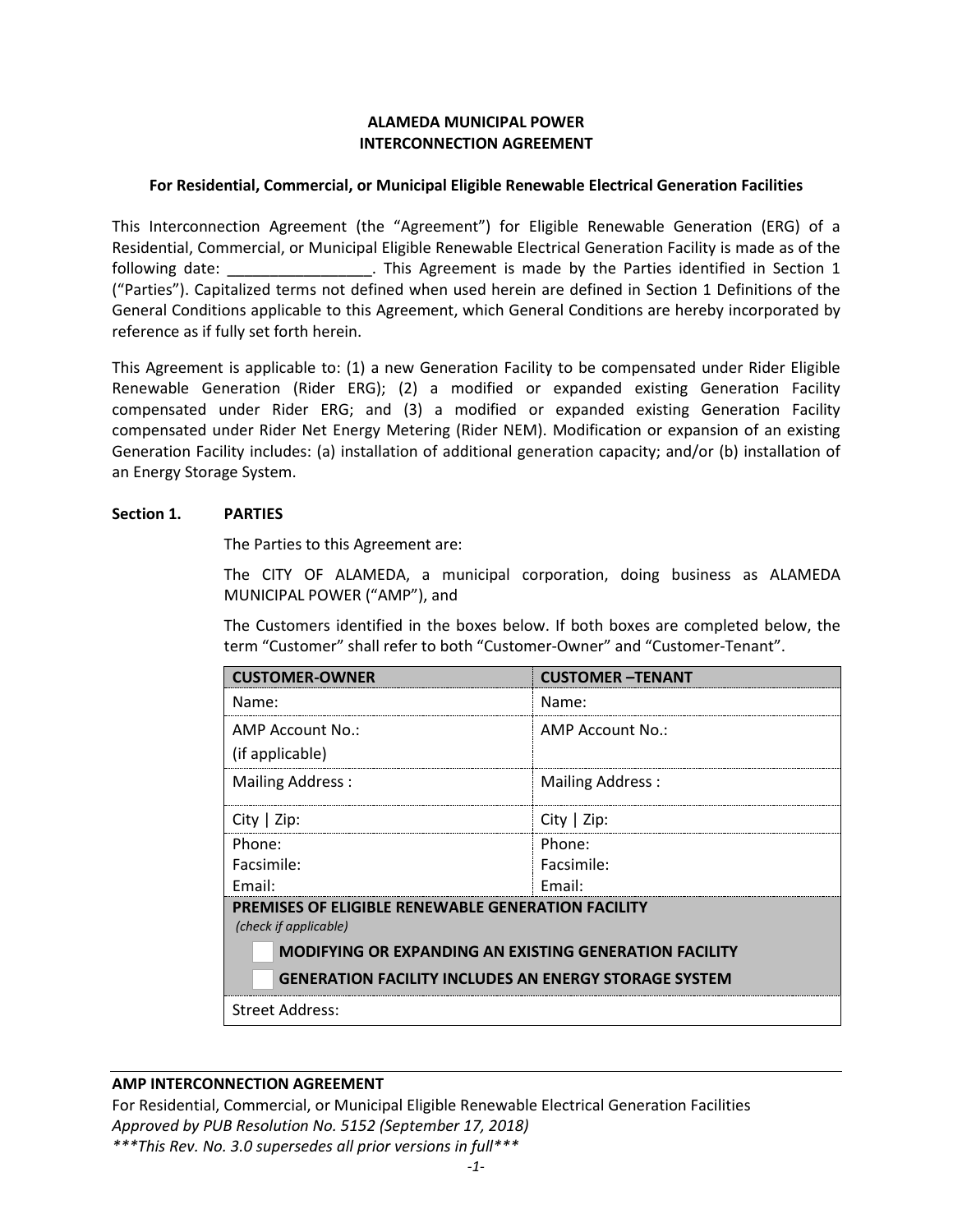# **Section 2. TERM**

The term of this Agreement is ten (10) years from the Effective Date as defined in the General Conditions, unless it is earlier terminated as set forth in Section 16 of the General Conditions applicable to this Agreement.

# **Section 3. CONDITIONS TO INTERCONNECT**

- **3.1** The Customer may interconnect a Generation Facility to AMP's Municipal Power Supply System with the specifications identified in AMP's Interconnection Agreement General Conditions, AMP's ERG Plans and Installation Requirements, and AMP's Rules and Regulations, all of which are incorporated into this Agreement as if fully set forth herein. In addition, the Customer agrees that:
	- **3.1.1** The Generation Facility is intended primarily to offset part or all of the Customer's own electrical requirements at the service address;
	- **3.1.2** The Customer will not sell to any third person or otherwise provide electricity from the Generation Facility to any real estate parcel, premise, or location other than the Premises that are the subject of this Agreement;
	- **3.1.3** In order for Generation Facilities with Energy Storage Systems to qualify for net energy metering or eligible renewable generation compensation, such Facilities shall be Non-Export Generation Facilities and will not be permitted to send energy back onto the AMP Municipal Power Supply System outside of Inadvertent Export;
	- **3.1.4** The Generation Facility shall be constructed, installed, operated, and maintained as described in this Agreement; and
	- **3.1.5** The Customer is an "Eligible Customer-Generator" pursuant to Section 2827(b) of the California Public Utilities Code as now in effect or as the same may be amended from time to time.

## **Section 4. INSURANCE**

In accordance with Section 8 of the General Conditions applicable to this Agreement, the Customer shall obtain, maintain and provide to AMP proof of current insurance prior to the Effective Date and annually thereafter on the anniversary of the Effective Date for the term of this Agreement.

**Failure to timely submit such proof of insurance to AMP's satisfaction may result in disconnection of the Generation Facility from the AMP Municipal Power Supply System and termination of this Agreement.**

## **Section 5. APPLICABLE TARIFFS AND OTHER REQUIREMENTS**

**5.1** This Agreement incorporates the following documents, as all may be amended from time to time, by reference as if fully set forth herein, all of which are available electronically for inspection at www.alamedamp.com:

## **AMP INTERCONNECTION AGREEMENT**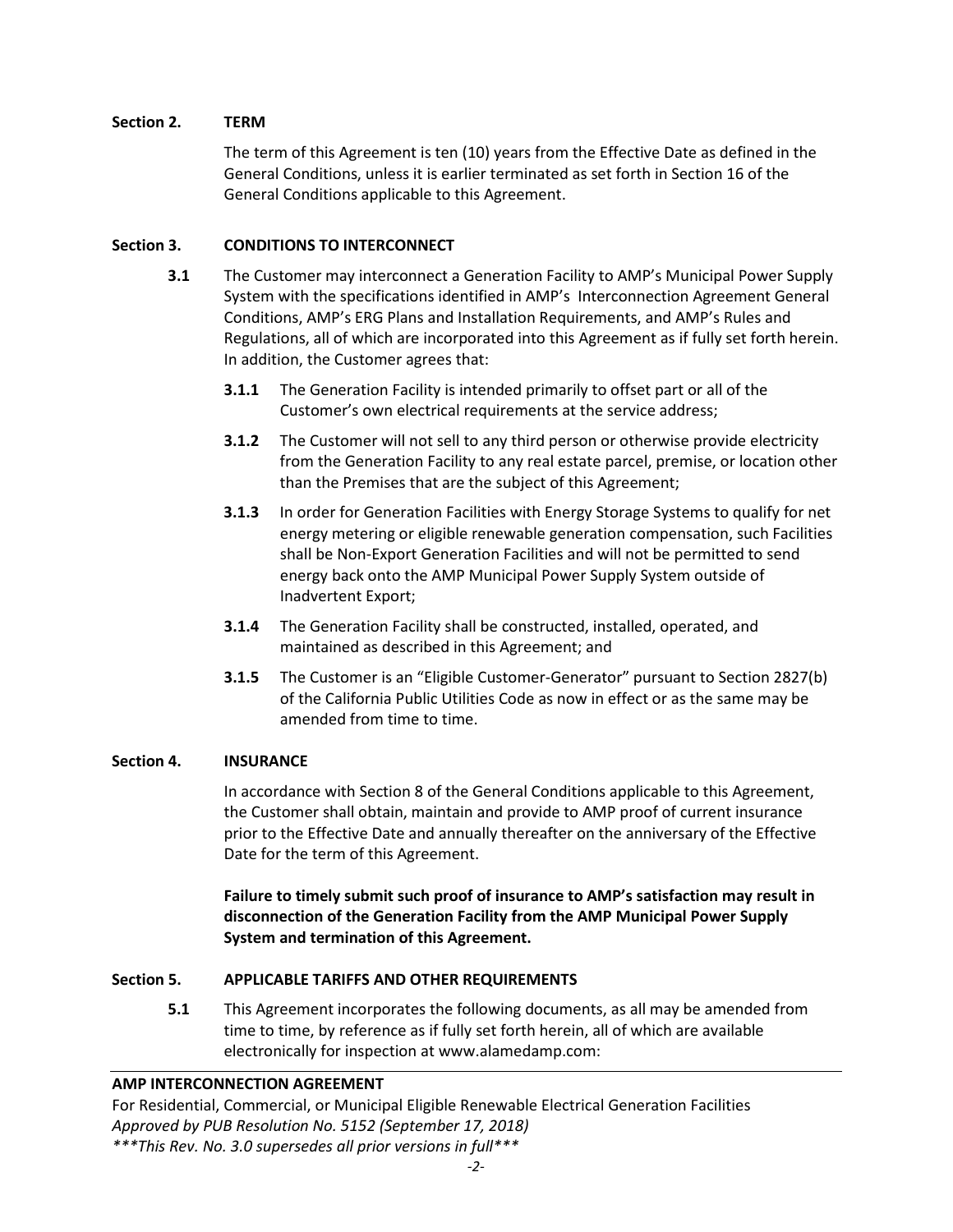- **5.1.1** AMP's Rules and Regulations;
- **5.1.2** AMP's Rider NEM;
- **5.1.3** AMP's Rider ERG;
- **5.1.4** AMP's Interconnection Agreement General Conditions;
- **5.1.5** AMP's ERG Plans and Installation Requirements; and
- **5.1.6** AMP's Eligible Renewable Generation Application executed by the Customer.
- **5.2** AMP may, from time to time, modify its Rules and Regulations, Rider NEM, Rider ERG, Interconnection Agreement General Conditions, and ERG Plans and Installation Requirements. Any such amendments require action of the Public Utilities Board at a duly noticed public meeting. All amendments to such documents will be made available on the AMP website.
- **5.3** In the event of any conflict or inconsistency between the documents associated with this Agreement, the AMP document that controls shall be as follows: (a) Rules and Regulations govern over all other documents; (b) Rider NEM and Rider ERG govern over all other documents except the Rules and Regulations; (c) Interconnection Agreement General Conditions governs over all other documents except the Rules and Regulations, Rider NEM and Rider ERG; (d) ERG Plans and Installation Requirements govern over the Eligible Renewable Generation Application and this Agreement; and (e) Eligible Renewable Generation Application, executed by the Customer, governs over this Interconnection Agreement.

## **Section 6. PAYMENT FOR POWER**

AMP shall compensate the Customer for net surplus electricity in accordance with: *(check eligible Rider)*

Rider NEM (for existing NEM customer-generators modifying their system)

Rider ERG (for all new interconnections or existing ERG customer-generators)

## **Section 7. NOTICE**

Any notice to AMP required by the Agreement shall be provided to AMP in writing as follows: Alameda Municipal Power; 2000 Grand Street; P.O. Box H; Alameda, CA 94501 ATTN: General Manager. For emergencies, Customer shall contact AMP's 24-hour emergency number, (510) 748-3902.

## **AMP INTERCONNECTION AGREEMENT**